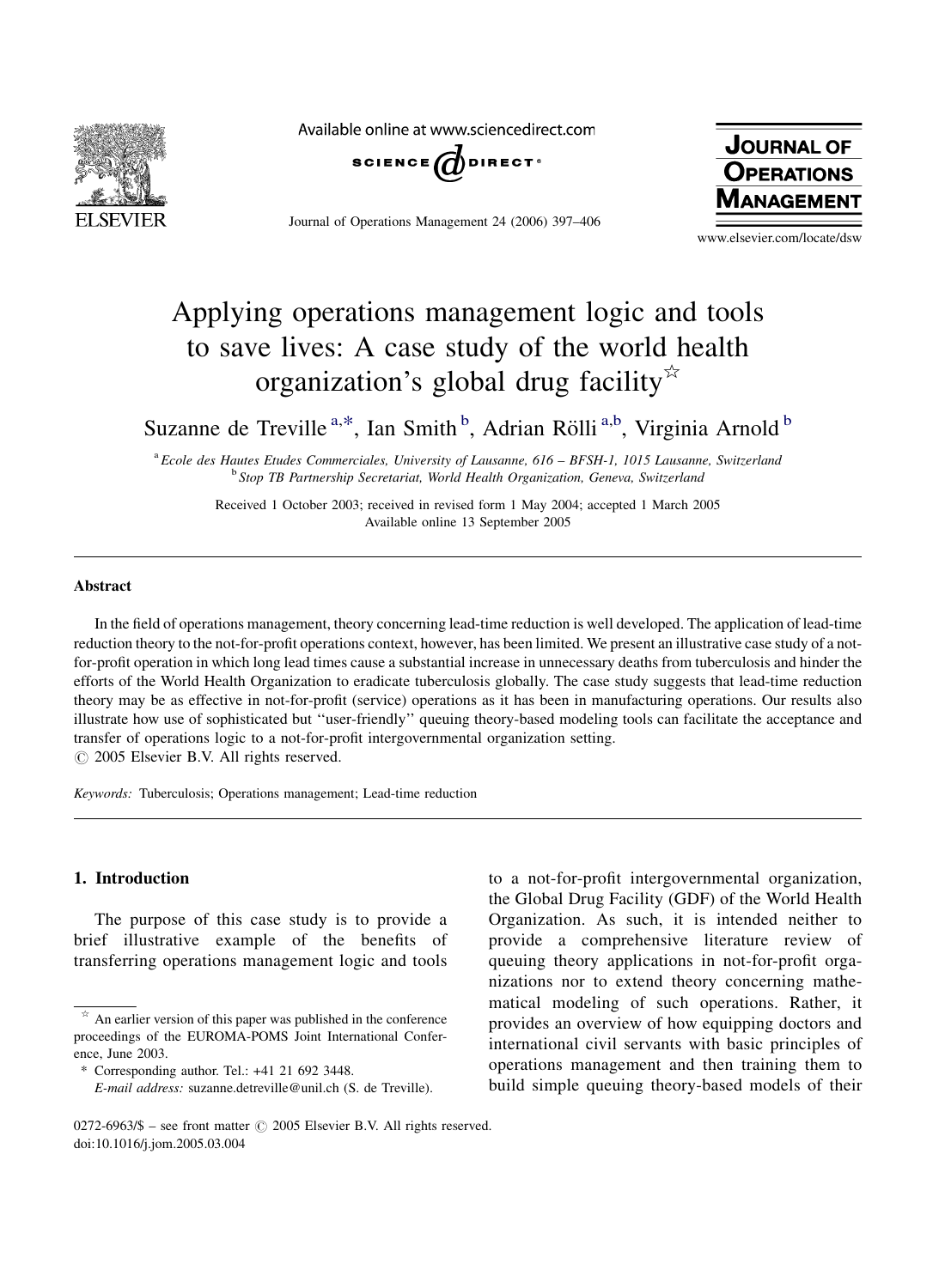process yielded lead-time reduction results that could save lives. In addition to demonstrating the clear-cut applicability of a queuing model to an intergovernmental organization, the more important contribution of this case study may well be to illustrate the benefits of combining the transfer of straightforward operations management approaches with simple modeling as a means for achieving buyin and implementation in the not-for-profit context, where managers are not accustomed to thinking of themselves as running operations, and where the emphasis on efficiency and cost reduction makes lead-time reduction even more difficult than in the competitive arena faced by for-profit organizations.

The paper is organized as follows: Section 2 provides some brief background concerning TB and the problems caused by long lead times in the intergovernmental operations working toward the control and eradication of TB. In Section [3,](#page--1-0) we present our basic process analysis of the GDF application processing operations, followed by a discussion of the queuing theory-based model developed by the team. Results are presented in Section [4](#page--1-0). In Section [5](#page--1-0) we suggest implications of the study for both the WHO and not-for-profit organizations.

#### 2. A life-saving need for lead-time reduction

It is now commonly agreed that TB control and eventual elimination have shifted from being technical problems to being managerial and political challenges. The tragedy of TB is that almost 2,000,000 people die annually (i.e., one person every 15 s) of a disease that can usually be cured in 6 months with \$10 worth of antituberculosis drugs (ATDs, [Stop TB website, 2003\)](#page--1-0).

Several decades ago, controlling TB was a top priority worldwide. The discovery of effective ATDs led to a substantial reduction in TB in most developed countries; hence, TB control became a relatively low priority. The same decline in TB cases did not occur in less-developed countries, however: By the late 1980s, it became clear that TB was an urgent problem, especially when combined with the problems of interaction with HIV infection and increasing outbreaks of multiple-drug-resistant strains of TB. Today, 8.5 million people develop TB every year, with 80% of these cases occurring in 22 ''high burden'' countries ([WHO, 2003\)](#page--1-0). The WHO and other partner organizations responded to this crisis by forming the Stop TB Partnership to mount a global attack on TB, setting global targets of detecting 70% of people with infectious TB and curing 85% of those detected by the year 2005 [\(Raviglione and Pio, 2002](#page--1-0)).

The internationally recommended primary strategy for controlling TB is known as DOTS (which originally stood for ''directly observed treatment, short course''). Between 1990 and 2001, the number of countries that had an appropriate system for tuberculosis control rose from less than 10 to 155 ([WHO, 2003](#page--1-0)) due to implementation of the DOTS strategy. It is generally agreed that the DOTS strategy is the most effective strategy for controlling TB. The World Bank referred to DOTS as ''one of the most cost effective strategies available'' [\(Stop TB website,](#page--1-0) [2003](#page--1-0)). Dr. Gro Harlem Brundtland, then Director-General of the WHO, referred to DOTS: ''We have a cure. We need to mobilize the world to use it'' [\(Stop](#page--1-0) [TB website, 2003\)](#page--1-0).

In spite of the effectiveness of the DOTS strategy, however, the WHO estimated that in 2000, only 27% of new cases were identified, implying that global targets for TB control would not be reached until the year 2013 at the earliest ([WHO, 2002](#page--1-0)). The major challenge in controlling TB is to ensure that patients take their medication daily during the 6 months required for treatment. Efforts to ensure compliance with treatment have been hindered, however, by lack of access to low cost ATDs of consistent quality. For this reason, the Stop TB partners formed the GDF in early 2001 to fund and manage procurement and quality assurance for countries applying for assistance.

The vision of the GDF is a TB-free world. Its mission is to: (a) ensure uninterrupted access to quality TB drugs for DOTS implementation; (b) catalyze rapid DOTS expansion in order to achieve global TB targets; (c) stimulate political and popular support in countries worldwide for public funding of TB drug supplies; and (d) secure sustainable global TB control and eventual elimination ([Global Drug Facility](#page--1-0) [website, 2003\)](#page--1-0).

The GDF began their work with the objective that lead times from arrival of an application to delivery of drugs to the port of the applying country would be less than 6 months (i.e., 132 working days); lead times